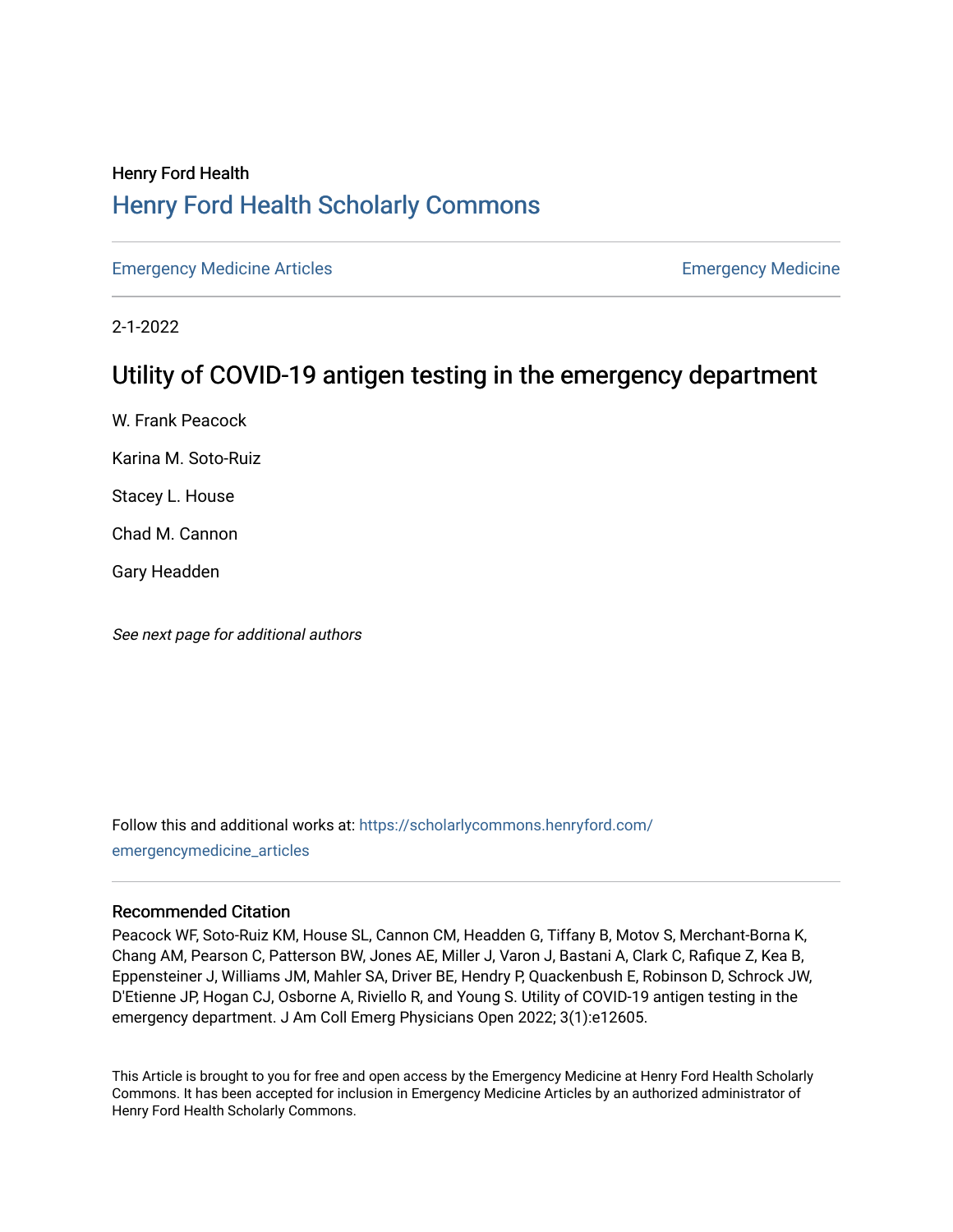# Authors

W. Frank Peacock, Karina M. Soto-Ruiz, Stacey L. House, Chad M. Cannon, Gary Headden, Brian Tiffany, Sergey Motov, Kian Merchant-Borna, Anna Marie Chang, Claire Pearson, Brian W. Patterson, Alan E. Jones, Joseph B. Miller MD, Joseph Varon, Aveh Bastani, Carol Clark, Zubaid Rafique, Bory Kea, John Eppensteiner, James M. Williams, Simon A. Mahler, Brian E. Driver, Phyllis Hendry, Eugenia Quackenbush, David Robinson, Jon W. Schrock, James P. D'Etienne, Christopher J. Hogan, Anwar Osborne, Ralph Riviello, and Stephen Young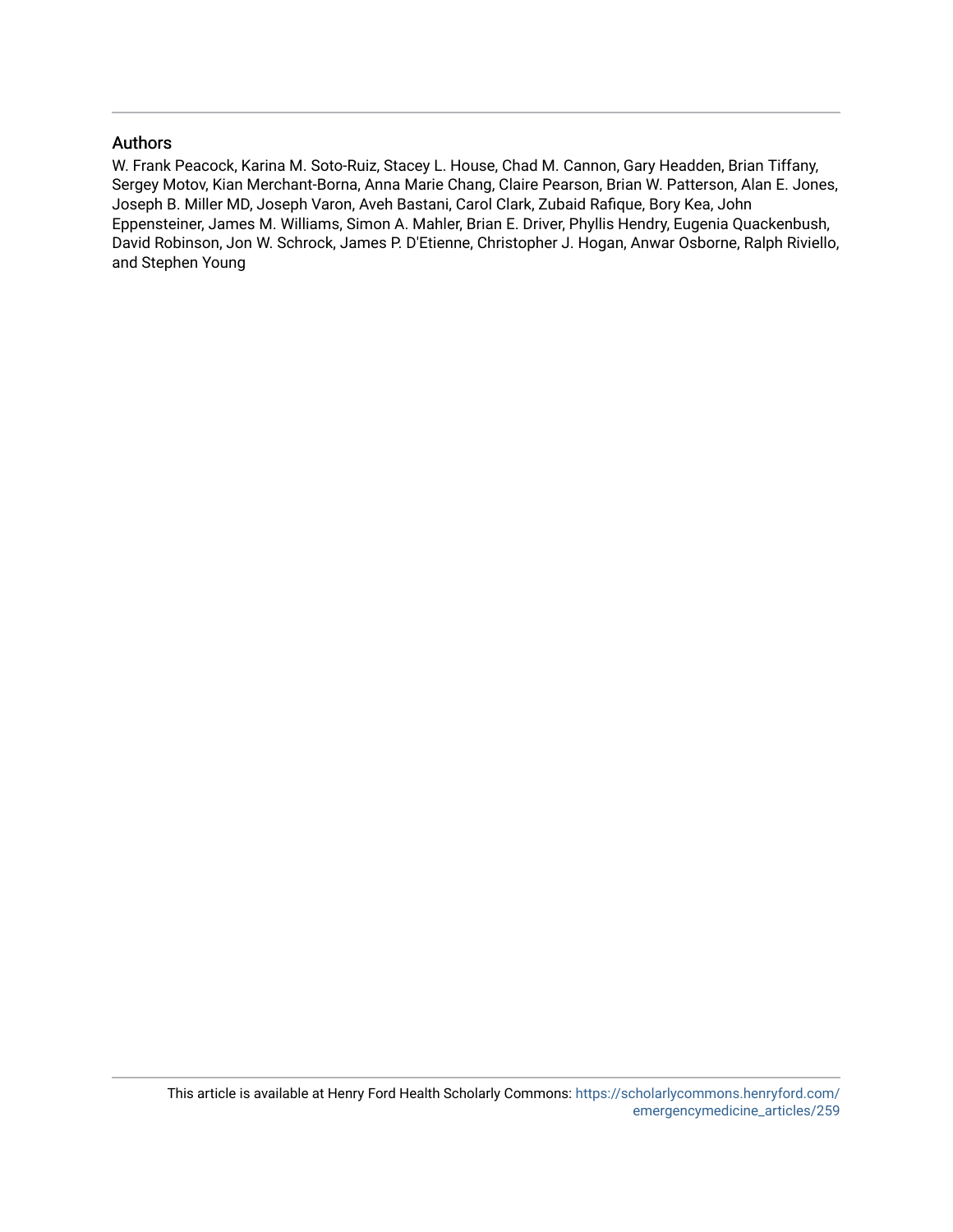# **ORIGINAL RESEARCH**

**Infectious Disease**

# **Utility of COVID-19 antigen testing in the emergency department**

**W. Frank Peacock MD<sup>1</sup>**  $\bullet$  **| Karina M. Soto-Ruiz MD<sup>2</sup> | Stacey L. House MD, PhD<sup>3</sup> | Chad M. Cannon MD<sup>4</sup>**  $\parallel$  **Gary Headden MD<sup>5</sup>**  $\parallel$  **Brian Tiffany MD, PhD<sup>6</sup>**  $\parallel$ **Sergey Motov MD<sup>7</sup> | Kian Merchant-Borna MPH, MBA<sup>8</sup> | Anna Marie Chang MD, MSCE<sup>9</sup> | Claire Pearson MD, MPH<sup>10</sup> | Brian W. Patterson MD, MPH<sup>11</sup> | Alan E. Jones MD12 Joseph Miller MD, MS13 Joseph Varon MD14** Aveh Bastani MD<sup>15</sup> | Carol Clark MD, MBA<sup>16</sup> | Zubaid Rafique MD<sup>17</sup> | Bory Kea MD, MCR<sup>18</sup> **John Eppensteiner MD<sup>19</sup> James M. Williams DO, MS<sup>20</sup> J Simon A. Mahler MD, MS**<sup>21</sup> **Brian E. Driver MD**<sup>22</sup> **Phyllis Hendry MD**<sup>23</sup> **Eugenia Quackenbush MD<sup>24</sup> | David Robinson MD, MS<sup>25</sup> | Jon W. Schrock MD<sup>26</sup> | James P. D'Etienne MD**<sup>27</sup> | Christopher J. Hogan MD<sup>28</sup> | Anwar Osborne MD, MPM<sup>29</sup> | **Ralph Riviello MD, M[S30](#page-3-0) Stephen Young PhD, [D31](#page-3-0)**

**JACEP OPEN** 

**WILEY** 

- <sup>5</sup> Department of Emergency Medicine, Medical University of South Carolina, Charleston, South Carolina, USA
- <sup>6</sup> Dignity Health Research Institute, Phoenix, Arizona, USA
- <sup>7</sup> Department of Emergency Medicine, Maimonides Medical Center, Brooklyn, New York, USA
- <sup>8</sup> Department of Emergency Medicine, University of Rochester Medical Center, University of Rochester School of Medicine and Dentistry, Rochester, New York, USA
- <sup>9</sup> Department of Emergency Medicine, Thomas Jefferson University, Philadelphia, Pennsylvania, USA
- <sup>10</sup> Department of Emergency Medicine, Wayne State University, Ascension St. John, Detroit, Michigan, USA
- <sup>11</sup> Department of Emergency Medicine, University of Wisconsin School of Medicine and Public Health, Madison, Wisconsin, USA
- <sup>12</sup> Department of Emergency Medicine, University of Mississippi Medical Center, Jackson, Mississippi, USA
- <sup>13</sup> Department of Emergency Medicine, Henry Ford Hospital, Detroit, Michigan, USA
- <sup>14</sup> Department of Intensive Care Medicine, United Memorial Medical Center, The University of Houston School of Medicine, Houston, Texas, USA
- <sup>15</sup> Department of Emergency Medicine, William Beaumont Health System, Troy, Michigan, USA
- <sup>16</sup> Department of Emergency Medicine, William Beaumont Health System, Royal Oak, Michigan, USA
- <sup>17</sup> Department of Emergency Medicine, Baylor College of Medicine, Houston, Texas, USA
- <sup>18</sup> Department of Emergency Medicine, Oregon Health & Sciences University, Portland, Oregon, USA
- <sup>19</sup> Department of Emergency Medicine, Duke University, Durham, North Carolina, USA
- <sup>20</sup> Department of Emergency Medicine, School of Medicine, Meritus Medical Center, Texas Tech University Health Science Center, Lubbock, Texas, USA

This is an open access article under the terms of the [Creative Commons Attribution-NonCommercial-NoDerivs](http://creativecommons.org/licenses/by-nc-nd/4.0/) License, which permits use and distribution in any medium, provided the original work is properly cited, the use is non-commercial and no modifications or adaptations are made. © 2022 The Authors. *JACEP Open* published by Wiley Periodicals LLC on behalf of American College of Emergency Physicians

<sup>1</sup> Department of Emergency Medicine, Baylor College of Medicine, Houston, Texas, USA

<sup>2</sup> Comprehensive, Research Associates, LLC, Houston, Texas, USA

<sup>3</sup> Department of Emergency Medicine, Washington University School of Medicine, St. Louis, Missouri, USA

<sup>4</sup> Department of Emergency Medicine, University of Kansas Medical Center, Kansas City, Kansas, USA

Supervising Editor: Faheem Guirgis, MD.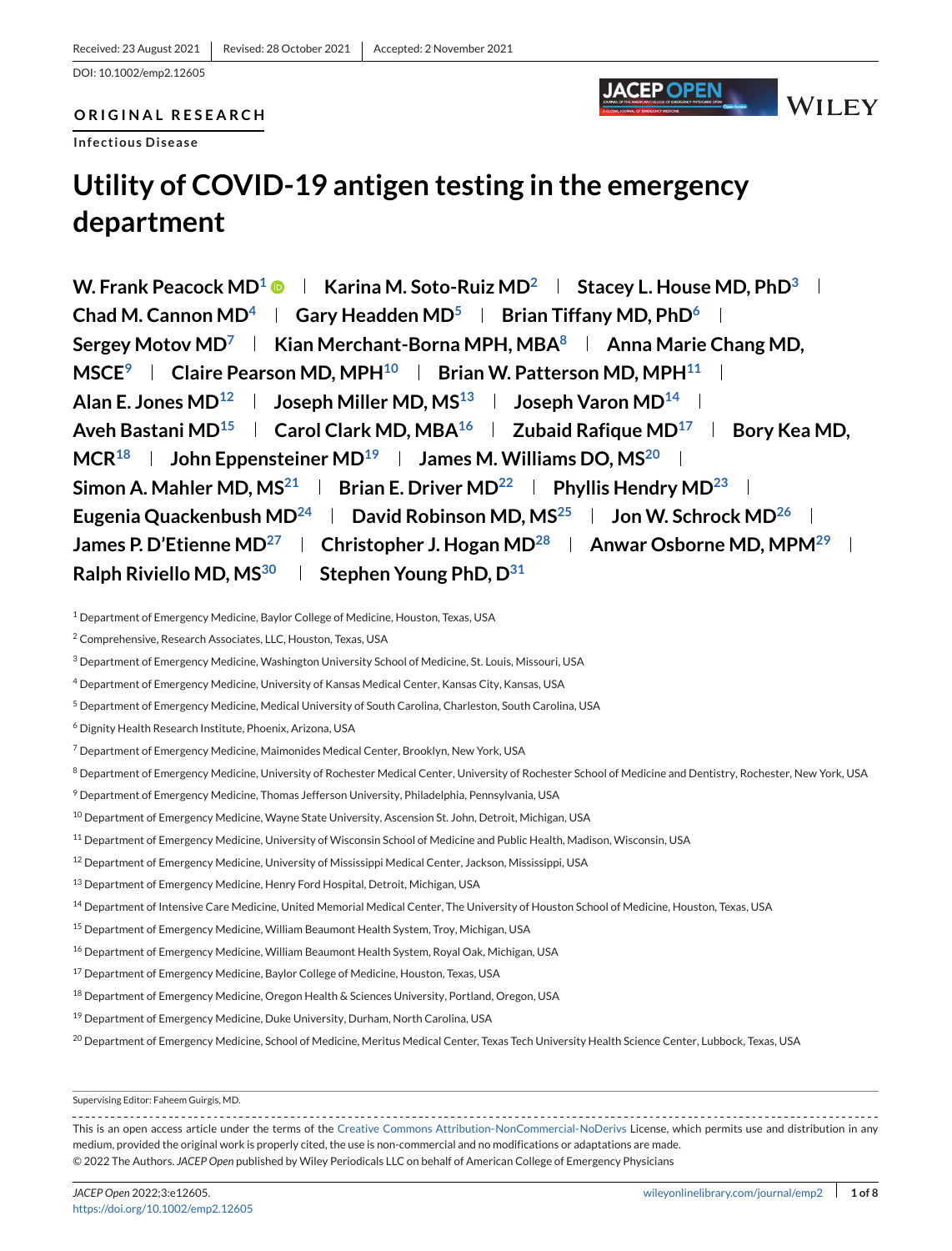<span id="page-3-0"></span>2 of 8 **NATURE AND STRUCK ET AL.** PEACOCK ET AL.

<sup>21</sup> Department of Emergency Medicine, Wake Forest School of Medicine, Winston-Salem, North Carolina, USA

- <sup>22</sup> Department of Emergency Medicine, Hennepin County Medical Center, Minneapolis, Minnesota, USA
- <sup>23</sup> Department of Emergency Medicine, University of Florida College of Medicine, Jacksonville, Florida, USA
- <sup>24</sup> Department of Emergency Medicine, University of North Carolina School of Medicine, Chapel Hill, North Carolina, USA
- <sup>25</sup> Department of Emergency Medicine at McGovern Medical School, The University of Texas, Houston, Texas, USA
- <sup>26</sup> Department of Emergency Medicine, MetroHealth Medical Center, Case Western Reserve University School of Medicine, Cleveland, Ohio, USA
- <sup>27</sup> John Peter Smith Health Network/Integrative Emergency Services, Fort Worth, Texas, USA
- <sup>28</sup> Virginia Commonwealth University Medical Center, Departments of Emergency Medicine and Surgery, Richmond, Virginia, USA
- <sup>29</sup> Department of Emergency Medicine, Emory University School of Medicine, Atlanta, Georgia
- <sup>30</sup> Department of Emergency Medicine, University of Texas Health San Antonio, San Antonio, Texas, USA
- <sup>31</sup> TriCore Reference Laboratories, Albuquerque, New Mexico, USA

#### **Correspondence**

W. Frank Peacock, MD, 800 Wharf Street, SW, Washington DC, 20021. Email: [Frankpeacock@gmail.com](mailto:Frankpeacock@gmail.com)

**Funding and support**: This study was financially supported by Abbott, Inc.

#### **Abstract**

**Background:** The BinaxNOW coronavirus disease 2019 (COVID-19) Ag Card test (Abbott Diagnostics Scarborough, Inc.) is a lateral flow immunochromatographic pointof-care test for the qualitative detection of severe acute respiratory syndrome coronavirus 2 (SARS-CoV-2) nucleocapsid protein antigen. It provides results from nasal swabs in 15 minutes. Our purpose was to determine its sensitivity and specificity for a COVID-19 diagnosis.

**Methods:** Eligible patients had symptoms of COVID-19 or suspected exposure. After consent, 2 nasal swabs were collected; 1 was tested using the Abbott RealTime SARS-CoV-2 (ie, the gold standard polymerase chain reaction test) and the second run on the BinaxNOW point of care platform by emergency department staff.

**Results:** From July 20 to October 28, 2020, 767 patients were enrolled, of which 735 had evaluable samples. Their mean (SD) age was 46.8 (16.6) years, and 422 (57.4%) were women. A total of 623 (84.8%) patients had COVID-19 symptoms, most commonly shortness of breath (*n* = 404; 55.0%), cough (*n* = 314; 42.7%), and fever (*n* = 253; 34.4%). Although 460 (62.6%) had symptoms  $\leq$ 7 days, the mean (SD) time since symptom onset was 8.1 (14.0) days. Positive tests occurred in 173 (23.5%) and 141 (19.2%) with the gold standard versus BinaxNOW test, respectively. Those with symptoms >2 weeks had a positive test rate roughly half of those with earlier presentations. In patients with symptoms ≤7 days, the sensitivity, specificity, and negative and positive predictive values for the BinaxNOW test were 84.6%, 98.5%, 94.9%, and 95.2%, respectively.

**Conclusions:** The BinaxNOW point-of-care test has good sensitivity and excellent specificity for the detection of COVID-19. We recommend using the BinasNOW for patients with symptoms up to 2 weeks.

#### **KEYWORDS**

antigen testing, Covid-19, diagnostic devices, emergency department, nasal swab, point of care

### **1 BACKGROUND**

Although specific dates vary per different reports, $1$  on December 29, 2019, 4 cases of "pneumonia of unknown etiology" were officially reported by local Chinese hospitals. Bronchoalveolar lavage fluid sam-

ples revealed a virus with features typical of the beta-coronavirus 2B lineage of coronavirus, $2$  and on December 31, 2019, Chinese authorities alerted the World Health Organization (WHO). By January 8, 2020, a novel coronavirus was officially announced as the cause of the rapidly spreading illness. The first case reported outside of China was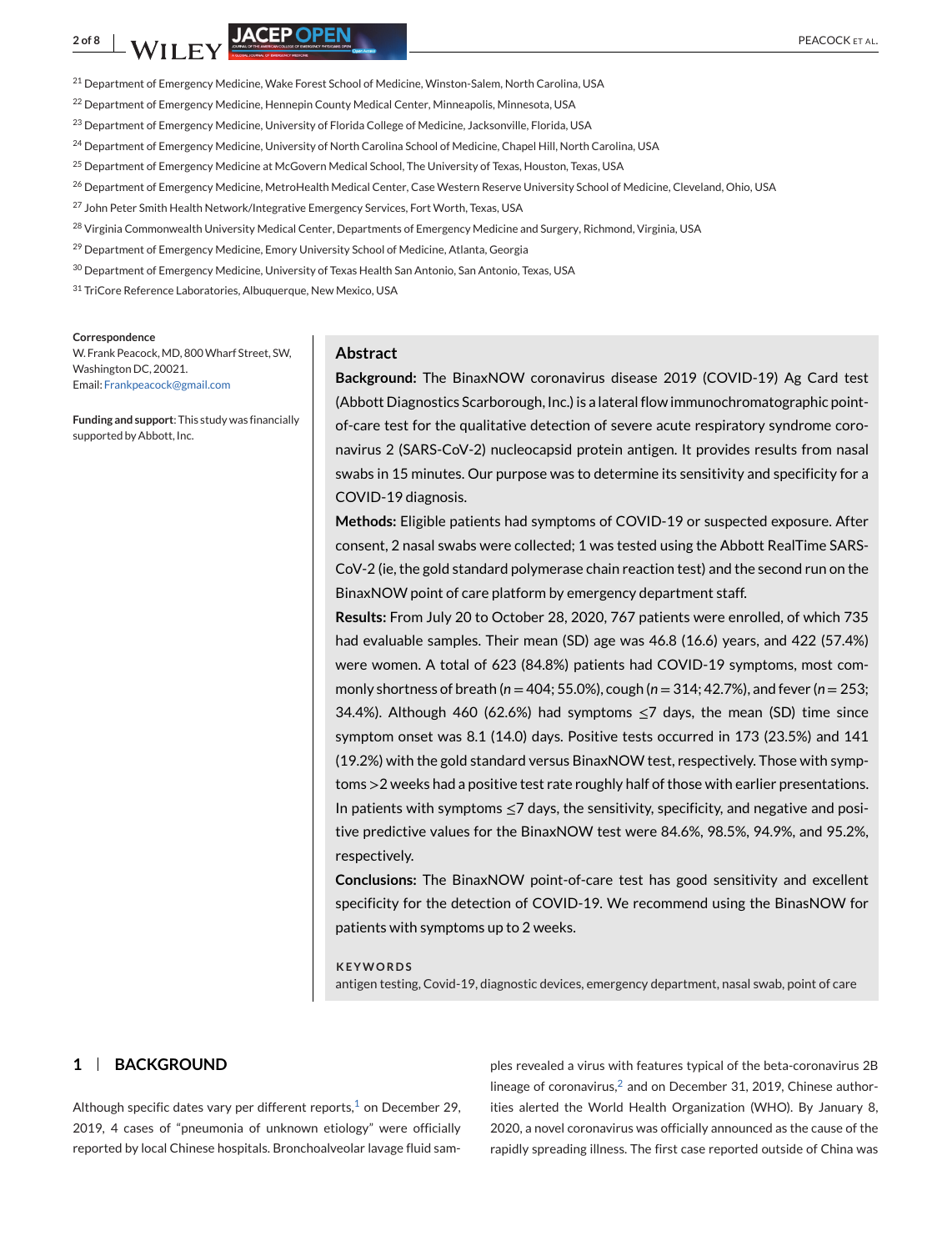in Thailand on January 13, 2020. On January 20, 2020, the Centers for Disease Control and Prevention (CDC) confirmed the first US case.<sup>[3](#page-8-0)</sup> Ten days later, the WHO declared a global health emergency, and coronavirus disease 2019 (COVID-19) was declared a pandemic on March 11, 2020.<sup>[4](#page-8-0)</sup> As of August 1, 2021, this pandemic has spread to  $>$  200 countries, areas, or territories across the world, $5$  with an estimated 197 million cases and 4.2 million deaths.

#### **1.1 Current COVID-19 testing strategy**

A key aspect in controlling the spread is the need for accurate and rapid COVID-19 testing. Molecular testing, as currently employed, is focused on symptomatic individuals and captures only a portion of those who are contagious. Based on CDC estimates,  $6\,40\%$  $6\,40\%$  of infections are asymptomatic, and the percentage of transmission occurring before symptom onset is 50%. Thus, these asymptomatic individuals may unknowingly infect others with whom they come into contact. Laboratory-based reverse transcriptase (RT) polymerase chain reaction (PCR) platforms with high sensitivity and specificity are the gold standard for the direct detection of viruses. However, the numbers of platforms, technical personnel requirements, reagent and collection supply limitations, turnaround times, and costs have presented significant challenges. In many cases, including in the emergency department (ED), it takes several days or more before results are reported to the patient. This can increase the spread of contagion as a person awaits results. Acknowledging the important roles currently served by these tests, the fact remains that diagnostic testing, as currently implemented, will not stop this pandemic.

# **1.2 What is needed?**

A paradigm shift is urgently required to address the fundamental need of identifying individuals who are contagious. A new strategy should require a widely deployable diagnostic test with rapid time to results. It must be cost-effective, use a readily accessible sample type (eg, nasal swab), require no instrumentation, and be rapidly scalable (tens of millions per month) to enable frequent patient testing. In addition to these criteria, a simple-to-use test that directly detects the severe acute respiratory syndrome coronavirus 2 (SARS-CoV-2) antigen would be ideal. Although sensitivity is important, the primary goal is to detect individuals who shed high levels of infectious virus. Evidence suggests that most individuals with low levels of virus pose a limited threat of transmission.[4–12](#page-8-0) A highly specific, rapid, point-of-care ED available test could provide improved SARS-CoV-2 containment thru more efficient detection and subsequent isolation of individuals.

#### **1.3 Testing strategy evaluated by this study**

The BinaxNOW COVID-19 Ag Card point-of-care test (Abbott Diagnostics Scarborough, Inc.) is an excellent candidate as a first line of defense to identify people who are currently symptomatic, or at risk,

#### **The Bottom Line**

In this multicenter study of 767 emergency department patients with COVID-19 symptoms or exposure, a point-ofcare antigen test showed good sensitivity (84.6%) and excellent specificity (98.5%) for the detection of COVID-19.

and should isolate themselves to help prevent disease spread. It is an immunochromatographic membrane assay that uses highly sensitive antibodies to detect the SARS-CoV-2 nucleocapsid protein from nasal swab specimens. SARS-CoV-2-specific antibodies and a control antibody are immobilized onto a membrane support as 2 distinct lines that, combined with other reagents/pads, construct a test strip. This test strip, and a well to hold the swab specimen, are mounted on opposite sides of a cardboard, book-shaped hinged test card (Figure [1\)](#page-5-0). It is intended for the qualitative detection of the nucleocapsid protein antigen from SARS-CoV-2 in nasal swabs from individuals suspected of COVID-19 within the first 7 days of symptom onset. This test delivers results in 15 minutes with no instrumentation using lateral flow technology. If accurate, a test with these characteristics would provide great operational and public health advantages for the ED. Our purpose was to determine the sensitivity, specificity, and negative and positive predictive values of this test in a population of suspected patients with COVID-19.

# **2 METHODS**

This was a prospective (defined as the data were gathered before the gold standard diagnosis was known), institutional review board– approved, multicenter study that enrolled a convenience sample of patients from 27 EDs and hospital wards. The specific sites are listed in the appendix. Eligible patients were suspected by a healthcare practitioner of having a COVID-19 infection or exposure. Patients were excluded if they had active nose bleeds or acute facial injuries, were currently enrolled in a study to evaluate any investigational drug not cleared by the US Food and Drug Administration (FDA), had already participated in this study, were unable or unwilling to provide informed consent, or were a member of a vulnerable population deemed inappropriate for inclusion by the site's principal investigator. Vulnerable groups are frequently defined to include children, the disabled, patients with HIV/AIDS, the elderly, indigenous peoples, refugees, and prisoners. There was no age exclusion. Vaccination status was not recorded as no FDA cleared vaccines were available during data collection for this trial.

# **2.1 Performance of the test**

After informed consent and collection of the gold standard nasopharyngeal swab, research staff collected 2 nasal swabs from each patient.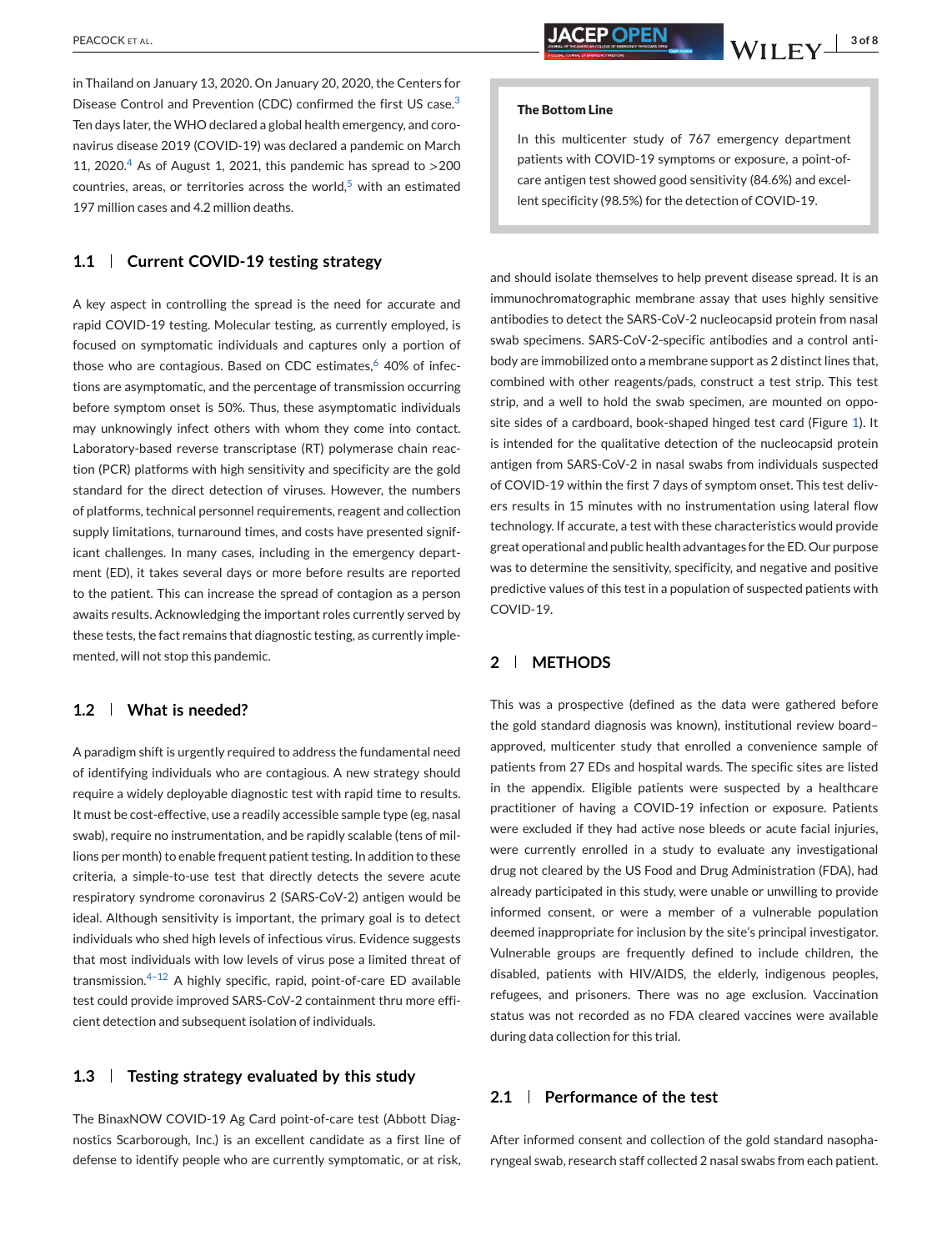<span id="page-5-0"></span>

**FIGURE 1** CONSORT Flow diagram demonstrating study enrollment

One nasal swab was tested immediately (within 10 minutes) using the BinaxNOW COVID-19 Ag test without elution into viral transport media (VTM). To perform the test, 6 drops of extraction reagent were added to the top hole of the swab well from a dropper bottle. The patient's nasal sample swab was then inserted into the test card through the bottom hole of the swab well and firmly pushed upward until the swab tip was visible through the top hole. Next, the swab was rotated 3 times and the card was closed, bringing the extracted sample into contact with the test strip. Test results were interpreted visually at 15 minutes based on the determination of the presence or absence of visually detectable pink/purple-colored lines (with no allowance for a gray zone), and results were recorded using photographs.

The second nasal swab was placed in VTM and stored at −2◦C to −8◦C until shipped to the core lab. The order of nasal swab collection was randomized according to subject identification (ID) number. For those with an even-numbered subject ID, the first nasal swab collected was placed in the BinaxNOW device and the other swab was eluted into VTM. For patients with an odd-numbered subject ID, the opposite sequence occurred.

Nasal swab sample collection was performed using gentle rotation, with the swab pushed into the nostril until resistance was met at the level of the turbinate  $\langle$  in. into the nostril). The swab was then rotated several times against the nasal wall, then slowly removed, and collection was repeated using the same swab in the opposite nostril. The same process was repeated with a second swab; however, the samples were obtained in the opposite nare order than the first swab.

Eluted VTM nasopharyngeal samples were tested at the core laboratory, blinded to the BinaxNOW results, on the Abbott RealTime SARS-CoV-2 platform (Abbott Diagnostics) provided by the sponsor. All reference testing was performed according to product instructions. The PCR cycle threshold (Ct) reported by the Abbott RealTime SARS-CoV-2 does not include the first 10 thermal cycles that are dark cycles; therefore, the categorical analysis of low viral RNA levels is performed with the Abbott RealTime SARS-CoV-2 test Ct≥23, which corresponds to Ct ≥33 for other PCR methods. Each patient's demographic information, self-reported symptom data, reference results, and BinaxNOW COVID-19 Ag test results were recorded in an electronic data capture (EDC) system.

## **2.2 Blinding and external controls**

Test operators were clinical staff blinded to the reference standard results, representative of intended users, and did not have professional training as laboratory technicians. Each day BinaxNOW COVID-19 Ag testing was performed, external control testing was done before subject testing using positive and negative control swabs. Results were recorded in a control testing log and entered into the EDC system.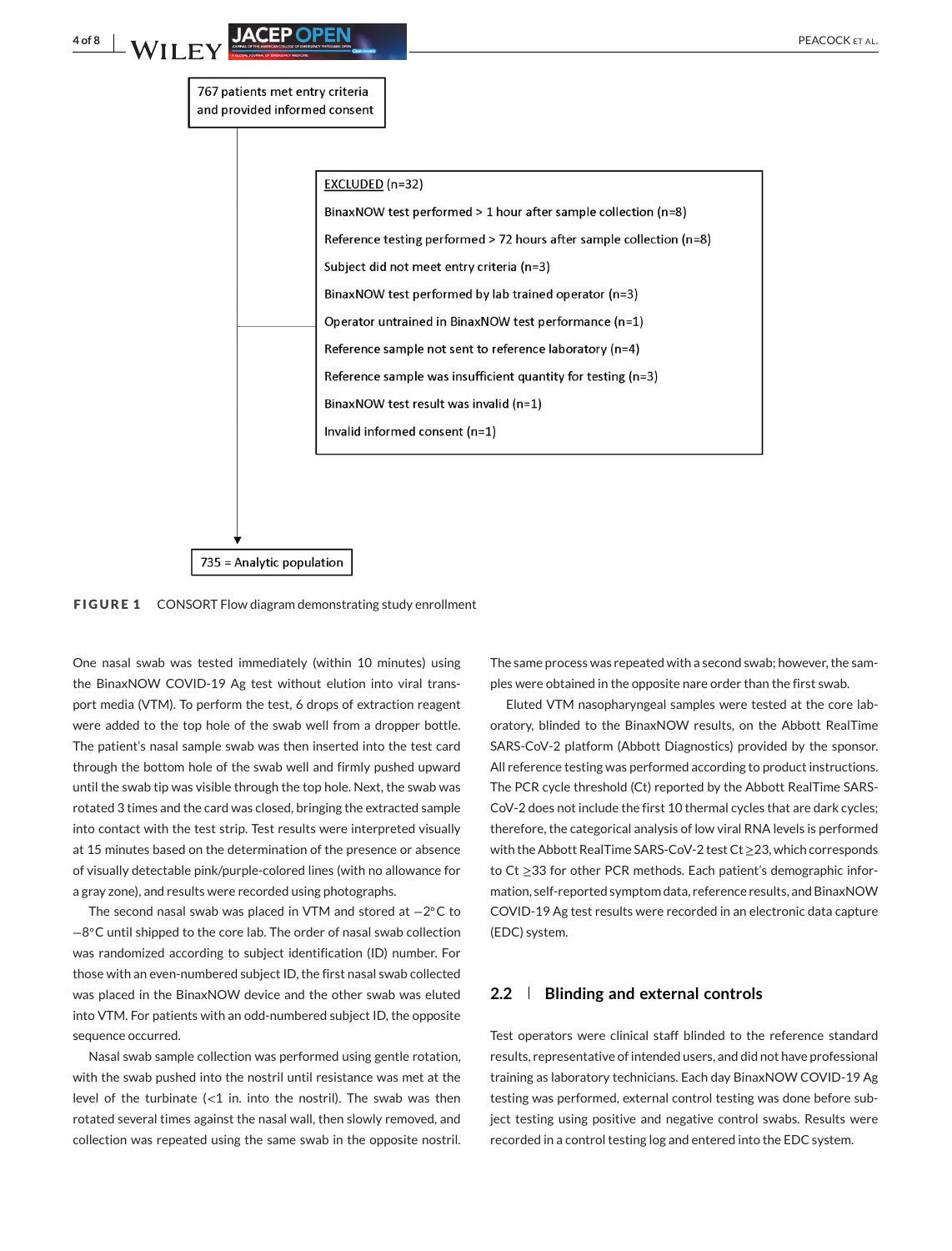<span id="page-6-0"></span>**TABLE 1** Ease of use questionnaire responses and responses

| Question                                                               | Strongly<br>agree | Agree    | <b>Neutral</b> | <b>Disagree</b> | Strongly<br>disagree | No answer |
|------------------------------------------------------------------------|-------------------|----------|----------------|-----------------|----------------------|-----------|
| Test procedures instructions were easy to follow                       | 57(85.1)          | 9(13.4)  | 0              | $\mathbf 0$     | $\Omega$             | 1(1.5)    |
| It was easy to process sample (addition of<br>reagent to card)         | 60 (89.6)         | 7(10.4)  | 0              | $\mathbf 0$     | $\mathbf 0$          | $\Omega$  |
| It was easy to see and understand results                              | 48 (71.6)         | 10(14.9) | 2(3.0)         | 6(8.6)          | 1(1.5)               | 0         |
| The control line was always easy to read                               | 56 (83.6)         | 7(10.4)  | 4(6.0)         | $\mathbf 0$     | $\Omega$             | $\Omega$  |
| The instructions clearly explained how to tell if a<br>test is invalid | 61 (91.0)         | 5(7.4)   | 1(1.5)         | $\mathbf 0$     | 0                    | 0         |
| I needed help from someone the first time I ran<br>the test            | 17(25.4)          | 19(28.3) | 10(14.9)       | 9(13.4)         | 12(17.9)             | 0         |

*Note*: Data are provided as n (%).

## **2.3 Analytic methods**

Study enrollment was planned to continue until 120 patients symptomatic for ≤7 days and positive for COVID-19 by the reference method were identified from an estimated 2200 patients. Planned data analysis was for positive and negative agreement, as well as sensitivity and specificity, between the reference standard and the BinaxNOW assay for a diagnosis of SARS-CoV-2 infection. Alternative diagnoses were not recorded nor adjudicated. An interim analysis was conducted after 30 reference positives were enrolled and used for an FDA Emergency Use Authorization (EUA) submission (which was approved). Finally, operation and ease of results interpretation of the BinaxNOW COVID-19 Ag testing was evaluated by a questionnaire completed by the staff who performed the test (Table 1).

#### **3 RESULTS**

From July 20 to October 28, 2020, 767 patients were enrolled; of these, 32 (4.2%) were considered unevaluable and were excluded from the analysis. Reasons for exclusions included the BinaxNOW test performance starting  $>60$  minutes after sample collection ( $n = 8$ ), reference testing conducted  $>72$  hours after sample collection ( $n = 8$ ), subject eligibility criteria were not met  $(n = 3)$ , the BinaxNOW test operator was ineligible by training (eg, had prior formal laboratory training [*n* = 3] or was not trained in the performance of the BinaxNOW test [*n* = 1]), the reference sample was not sent to the reference laboratory  $(n = 4)$ , the reference sample quantity was insufficient to conduct reference testing  $(n = 3)$ , the BinaxNOW test result was invalid  $(n = 1)$ , or the written informed consent form was invalid  $(n = 1)$ . There were no adverse events related to the testing procedures.

Of the 735 evaluable patients, the mean (SD) age was 47 (16.6) years (Table [2\)](#page-7-0), of which 57.4% were women and 49.1% were White, 41.4% were Black, 1.8% were Asian, and 11.3% were of Hispanic ethnicity. A total of 625 (84.8%) patients had COVID-19 symptoms, most commonly shortness of breath (54.7%), cough (42.7%), and fever (34.4%). These were followed, in order of decreasing frequency, by fatigue

(31.1%), headache (24.8%), myalgia (23.8%), diarrhea (18.4%), lack of taste/smell (13.6%), rhinorrhea (12.2%), and sore throat (11.6%). Rates of symptoms within a temporal cohort were relatively consistent with the passage of time (see Table [2\)](#page-7-0). Although 460 (62.6%) had symptoms for  $\leq$ 7 days, the mean (SD) time since symptom onset was 8.1 (14.0) days. The longest duration of symptoms reported was 182 days, and 56 (7.6%) patients had symptoms for ≥14 days.

Of the overall evaluable population, positive tests occurred in 173 (23.5%) and 133 (18.1%) patients with the gold standard and BinaxNOW, respectively. The majority of samples were collected in those >21 years of age, and the most samples were obtained in patients >60 years old. When stratified by symptom duration, those with symptoms <14 days had the highest rates of positive tests, 25.7% and 41.9%, for the BinaxNOW and the gold standard test, respectively. Earlier presentations, in those with symptoms <8 days, provided the greatest agreement between the BinaxNOW and the gold standard, 21.5% and 25.4%, respectively. Later presentations, in those with symptoms >2 weeks, had a positive test rate roughly one quarter of those with an earlier presentation regardless of testing platform. When symptoms were reported as >2 weeks, positive tests occurred in only 3 (5.4%) and 6 (10.7%) of the BinaxNOW and gold standard tests, respectively.

The overall sensitivity of the BinaxNOW test was 76.9%, but varied as a function of symptom duration. It was as high as 84.6% if symptoms were <8 days and declined thereafter (see Table [2\)](#page-7-0). Specificity was consistently≥98%, regardless of the time of presentation. Overall, positive and negative predictive values were >93% and were highest within the first week of symptoms.

Cycle time (Ct) describes the number of PCR cycles required to identify a virus, with fewer cycles equating to higher virus titers. When grouped by Ct value, independent of symptom status, the positive agreement of the gold standard and BinaxNOW tests for patients with Cts <33 was 90.6% (95% confidence interval [CI], 84.2%–95.1%). For patients with Cts ≥33, the positive agreement was 37.8% (95% CI, 23.8%–53.5%). When evaluated in patients who were symptomatic, the positive agreement was 90.3% (95% CI, 83.7%–94.9%) and 39.5% (95% CI, 25.0%–55.6%), between the gold standard and BinaxNOW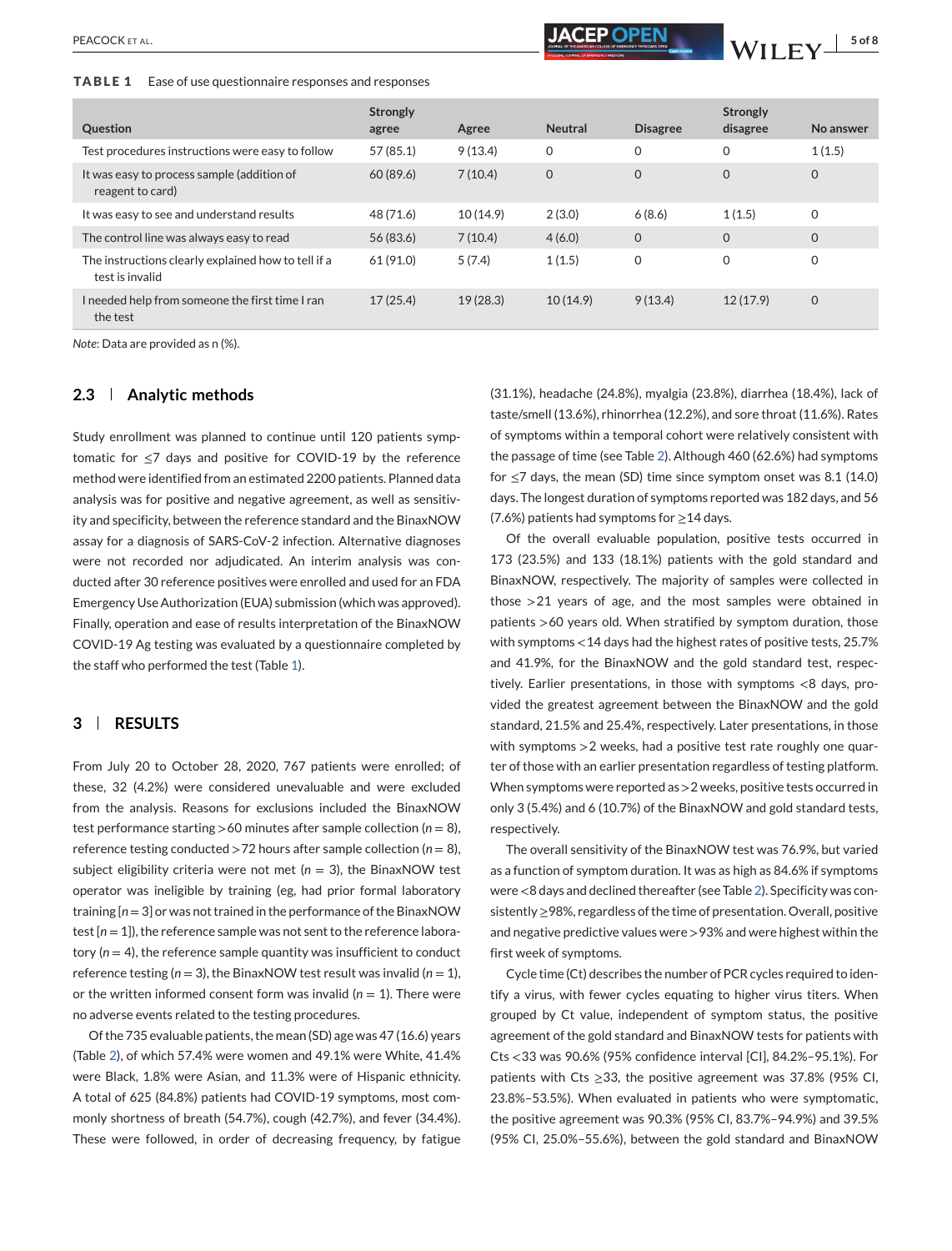#### <span id="page-7-0"></span>**TABLE 2** Demographics and testing results, stratified by symptom duration

|                                           | Symptoms, $n = 623 (84.8\%)^a$ |                          |                         |                          |                           |  |  |  |
|-------------------------------------------|--------------------------------|--------------------------|-------------------------|--------------------------|---------------------------|--|--|--|
|                                           | Overall,<br>$N = 735$          | $<$ 8 days,<br>$n = 460$ | 8-14 days,<br>$n = 105$ | $>$ 14 days,<br>$n = 56$ | No symptoms,<br>$n = 112$ |  |  |  |
| Characteristic                            |                                |                          |                         |                          |                           |  |  |  |
| Age, y, mean (SD)                         | 47 (16.6)                      | 48 (16.9)                | 51(16.0)                | 51(13.5)                 | 36(12.3)                  |  |  |  |
| Female sex, n (%)                         | 422 (57.4)                     | 253 (55.0)               | 58 (55.2%)              | 31(55.4)                 | 78 (69.6)                 |  |  |  |
| Race/ethnicity, n (%)                     |                                |                          |                         |                          |                           |  |  |  |
| White                                     | 362(49.1)                      | 210(45.7)                | 43 (41.0)               | 21(37.5)                 | 88 (78.6)                 |  |  |  |
| <b>Black</b>                              | 304(41.4)                      | 217(47.2)                | 50 (47.6)               | 19 (33.9)                | 16(14.3)                  |  |  |  |
| Asian                                     | 13(1.8)                        | 4(0.9)                   | 1(1.0)                  | 1(1.8)                   | 7(6.3)                    |  |  |  |
| Hispanic                                  | 83 (11.3)                      | 40 (8.7)                 | 15(14.3)                | 22(39.3)                 | 6(5.4)                    |  |  |  |
| Symptoms, n (%)                           |                                |                          |                         |                          |                           |  |  |  |
| Any COVID-19 symptom                      | 623 (84.8)                     | 460 (100.0)              | 105 (100.0)             | 56 (100.0)               | O(0)                      |  |  |  |
| Shortness of breath                       | 402 (54.7)                     | 286 (62.2)               | 80 (76.2)               | 36(64.3)                 | O(0)                      |  |  |  |
| Cough                                     | 314(42.7)                      | 221 (48.0)               | 60 (57.1)               | 33 (58.9)                | O(0)                      |  |  |  |
| Fever                                     | 253 (34.4)                     | 193 (42.0)               | 42 (40.0)               | 18 (32.1)                | O(0)                      |  |  |  |
| Fatigue                                   | 229(31.1)                      | 159 (34.6)               | 42 (40.0)               | 28 (50.0)                | O(0)                      |  |  |  |
| Headache                                  | 182 (24.8)                     | 132 (28.7)               | 26(24.8)                | 24 (42.9)                | O(0)                      |  |  |  |
| Myalgias                                  | 175 (23.8)                     | 126 (27.4)               | 32 (30.5)               | 17 (30.4)                | 0(0)                      |  |  |  |
| Diarrhea                                  | 135 (18.4)                     | 91 (19.8)                | 28 (26.7)               | 16(28.6)                 | O(0)                      |  |  |  |
| Lack of taste/smell                       | 100(13.6)                      | 67(14.6)                 | 21 (20.0)               | 12 (21.4)                | 0(0)                      |  |  |  |
| Rhinorrhea                                | 90 (12.2)                      | 68 (14.8)                | 15(14.3)                | 7(12.5)                  | O(0)                      |  |  |  |
| Sore throat                               | 85 (11.6)                      | 64 (13.9)                | 12(11.4)                | 9(16.1)                  | O(0)                      |  |  |  |
| Positive test                             |                                |                          |                         |                          |                           |  |  |  |
| <b>BinaxNOW</b>                           | 133(18.1)                      | 99(21.5)                 | 27(25.7)                | 3(5.4)                   | 4(3.6)                    |  |  |  |
| Gold standard                             | 173(23.5)                      | 117(25.4)                | 44 (41.9)               | 6(10.7)                  | 6(5.4)                    |  |  |  |
| BinaxNOW versus gold standard, % (95% CI) |                                |                          |                         |                          |                           |  |  |  |
| Sensitivity                               | 76.9 (69.9-82.9)               | 84.6 (76.8-90.6)         | $61.4(45.5 - 75.6)$     | $50.0(11.8 - 88.2)$      | 66.7 (22.3-95.7)          |  |  |  |
| Specificity                               | 98.6 (97.2-99.4)               | 98.5 (96.6-99.5)         | 98.4 (91.2-100.0)       | 98.0 (89.4-99.9)         | 99.1 (94.9-100.0)         |  |  |  |
| <b>NPV</b>                                | 93.3 (90.9-95.1)               | 94.9 (92.1-97.0)         | 77.9 (67.0-86.6)        | 94.2 (84.1-98.8)         | 98.1 (93.4-99.8)          |  |  |  |
| PPV                                       | 94.3 (89.1-97.5)               | 95.2 (89.1-98.4)         | 96.4 (81.7-99.9)        | 75.0 (19.4-99.4)         | 80.0 (28.4-99.5)          |  |  |  |

Abbreviations: CI, confidence interval; COVID-19, coronavirus disease 2019; NPV negative predictive value; PPV, positive predictive value. <sup>a</sup>Two patients had symptom days missing.

tests, when Ct values were <33 and  $\geq$ 33, respectively. When stratified between patients with symptom onsets of  $\leq$ 5, 7, and 10 days, positive agreement improved, ranging from 94.5% to 96.7% for Ct values <33 and 27.8% to 48.1% when the Ct was ≥33. Among patients who were asymptomatic, the positive agreement was 100% (95% CI, 39.8%–100%) for Ct values <33 and 0.0% (95% CI, 0.0%–84.2%) for Ct values ≥33. The wide CIs in this later cohort are the result of very few reference patients who were positive and asymptomatic.

Finally, the ease of operations and interpretation of the results questionnaire (Table [1\)](#page-6-0) was returned by 67 physicians, nurses, and research associates. The majority of answers regarding the ease of use, instructions, and interpretation of the BinaxNOW platform were all "strongly agree," except for the question regarding needing help on first-time use, for which only 25% "agreed."

#### **3.1 Limitations**

Our study is not without limitations. Although the use of PCR as a gold standard provides good biochemical evidence of the presence of SARS-CoV-2, a clinically adjudicated diagnosis may have altered the outcomes of this investigation. Furthermore, the high negative and positive predictive values are a function of the disease prevalence when this study was performed, with different populations likely to have markedly different outcomes. Notably, although our study did not use laboratory experts, our results can only be applied to test performance by the clinical staff used in this study. Furthermore, although the BinaxNOW test requires user observation of indicator colors, collection of interrater reliability data was not obtained. Whether similar results could be obtained by laypeople using this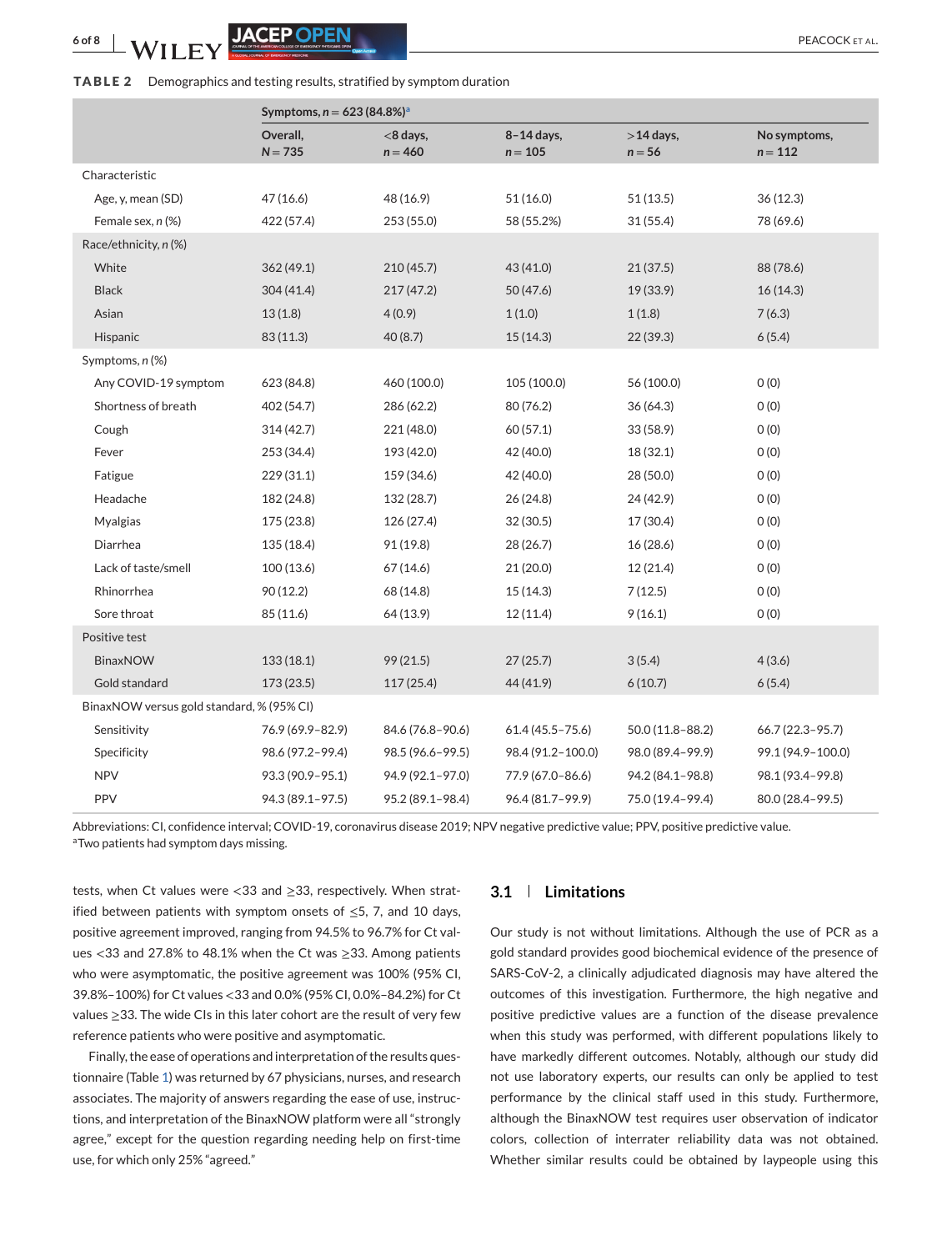assay in different environments is unclear. In addition, the population studied was a convenience sample of ED patients, and therefore a sample bias may have occurred. Finally, this study did not evaluate this assay's performance with newly arising variants; whether it will perform equally with different variants is unknown.

It should be noted that the enrollment rate per site may be considered low. This is because at the time of the pandemic that this study was performed, many EDs had simply furloughed their research staff to protect them from COVID-19, thereby allowing only essential clinical staff into their departments. Thus, to gather these critical data required essentially volunteer research staff, who did so at significant personal risk to enroll at each institution, which did slow the process.

# **4 DISCUSSION**

We found that nasal testing using the BinaxNOW point-of-care assay provides COVID-19 results with high negative and positive predictive values compared with gold standard PCR testing. The clinical utility of the BinaxNOW is that it can be performed and resulted in 15 minutes by nonlaboratorians without significant equipment. The potential benefits of a rapid point-of-care test serially administered by a nonlaboratory technician and obtained by nasal swab include improved patient tolerability; broader, more efficient, and faster application; and improved identification of individuals infected with SARS-CoV-2 or those at risk by virtue of exposure to known infected individuals. The potential impact of this type of serial testing suggests that it may have application in environments where laboratory serial testing is not feasible.

Symptom duration, viral load, infectivity, and Ct values are closely related. Our results are highly correlated with "days of symptoms" and correspond to suspected viral load in patients with confirmed COVID-19. Ct values >33 indicate low levels of virus that may be difficult to culture, suggesting the patient may no longer be infectious. $4-13$  Achieving high positive agreement among patients with high Ct values may be of lesser clinical relevance compared with those with lower Ct values, as patients with high Ct values may pose a low risk of infecting others even if they were incorrectly classified as negative for the SARS-CoV-2 antigen and failed to self-isolate.

We suggest that patients with low viral RNA levels, manifest by a Ct value of >33 (with the CDC RT-PCR EUA test), are less likely to be infectious. Because it is impossible to know from 1 data point where a person is on the viral load curve (before or after the peak), frequent testing of suspected patients may be beneficial in identifying otherwise asymptomatic individuals. Although fluctuations in viral load may occur in a minority of cases, multiple rounds of testing have the potential to compensate for this variability and eventually identify an infected person. With these key findings in mind, frequent screening with an inexpensive, simple, rapid antigen test could identify silent contagious spreaders of SARS-CoV-2, thus aiding in the disruption of the COVID-19 pandemic.

Although the BinaxNOW test has a lower sensitivity than the Abbott RealTime SARS-CoV-2 test, it has excellent specificity (98%)

<span id="page-8-0"></span>PEACOCK ET AL. *PEACOCK ET AL. NACEP OPEN***<sub>14</sub>, <b>***NACEP OPEN***<sub>24</sub>,** *N* **I I EV**<sup><sup>170f8</sup></sup>

from day 1 to beyond 14 days of symptoms, allows rapid point-ofcare testing, provides a result that can be obtained by a nonlaboratory technician, and has better patient tolerability than a nasopharyngeal test. These features may provide improved identification of individuals infected with SARS-CoV-2 and in those at risk by virtue of exposure to known infected individuals. Application of this strategy may represent another tool to help contain the SARS-CoV-2 pandemic.

#### **CONFLICT OF INTEREST**

Each author's institution received financial support for the performance of the study.

#### **AUTHOR CONTRIBUTIONS**

W. Frank Peacock wrote the first draft. Karina M. Soto-Ruiz assembled study institutions, monitored the study, and critically reviewed the submission. Stacey L. House, Chad M. Cannon, Gary Headden, Brian Tiffany, Sergey Motov, Kian Merchant-Borna, Anna Marie Chang, Claire Pearson, Brian W. Patterson, Alan E. Jones, Joseph Miller, Joseph Varon, Aveh Bastani, Carol Clark, Zubaid Rafique, Bory Kea, John Eppensteiner, James M. Williams, Simon A. Mahler, Brian E. Driver, Phyllis Hendry, Eugenia Quackenbush, David Robinson, Jon W. Schrock, James P. D'Etienne, Christopher J. Hogan, Anwar Osborne, and Ralph Riviello were responsible for patient recruitment at their respective institutions, and critically reviewed the submission. Stephen Young critically reviewed the submission and provided laboratory support.

#### **ORCID**

*W. Frank Peacock MD* <https://orcid.org/0000-0002-2730-6742>

#### **REFERENCES**

- 1. Chams N, Chams S, Badran R, et al. Hajj Hussein I. COVID-19: a multidisciplinary review. *Front Public Health*. 2020;8:383.
- 2. World Health Organization. Report of the WHO-China joint mission on coronavirus disease 2019 (COVID-19). [www.who.int/publications/](https://www.who.int/publications/i/item/report-of-the-who-china-joint-mission-on-coronavirus-disease-2019-(covid-19)) [i/item/report-of-the-who-china-joint-mission-on-coronavirus](https://www.who.int/publications/i/item/report-of-the-who-china-joint-mission-on-coronavirus-disease-2019-(covid-19))[disease-2019-\(covid-19\).](https://www.who.int/publications/i/item/report-of-the-who-china-joint-mission-on-coronavirus-disease-2019-(covid-19)) Published 2020. Accessed April 14, 2020.
- 3. Holshue ML, Debolt C, Lindquist S, et al. First case of 2019 novel coronavirus in the United States. *N Engl J Med*. 2020;382:929-936.
- 4. Sia SF, Yan LM, Chin AWH, et al. Pathogenesis and transmission of SARS-CoV-2 in golden hamsters. *Nature*. 2020;583:834-838.
- 5. World Health Organization. Coronavirus disease (COVID-19) pandemic. [https://www.who.int/emergencies/diseases/novel](https://www.who.int/emergencies/diseases/novel-coronavirus-2019)[coronavirus-2019.](https://www.who.int/emergencies/diseases/novel-coronavirus-2019) Published 2020. Accessed June 11, 2020.
- 6. CDC website. [https://www.cdc.gov/coronavirus/2019-ncov/hcp/](https://www.cdc.gov/coronavirus/2019-ncov/hcp/planning-scenarios.html) [planning-scenarios.html.](https://www.cdc.gov/coronavirus/2019-ncov/hcp/planning-scenarios.html) Accessed August 1, 2021.
- 7. Wolfel R, Corman VM, Guggemos W, et al. Virological assessment of hospitalized patients with COVID-2019. *Nature*. 2020;581:465- 469.
- 8. La Scola B, Le Bideau M, Andreani J, et al. Viral RNA load as determined by cell culture as a management tool for discharge of SARS-CoV-2 patients from infectious disease wards. *Eur J Clin Microbiol Infect Dis*. 2020;39:1059-1061.
- 9. Bullard J, Dust K, Funk D, et al. Predicting infectious severe acute respiratory syndrome Coronavirus 2 from diagnostic samples. *Clin Infect Dis*. 2020;71:2663–2666.
- 10. Perera RAPM, Tso E, Tsang OTY, et al. SARS-CoV-2 virus culture and subgenomic RNA for respiratory specimens from patients with mild